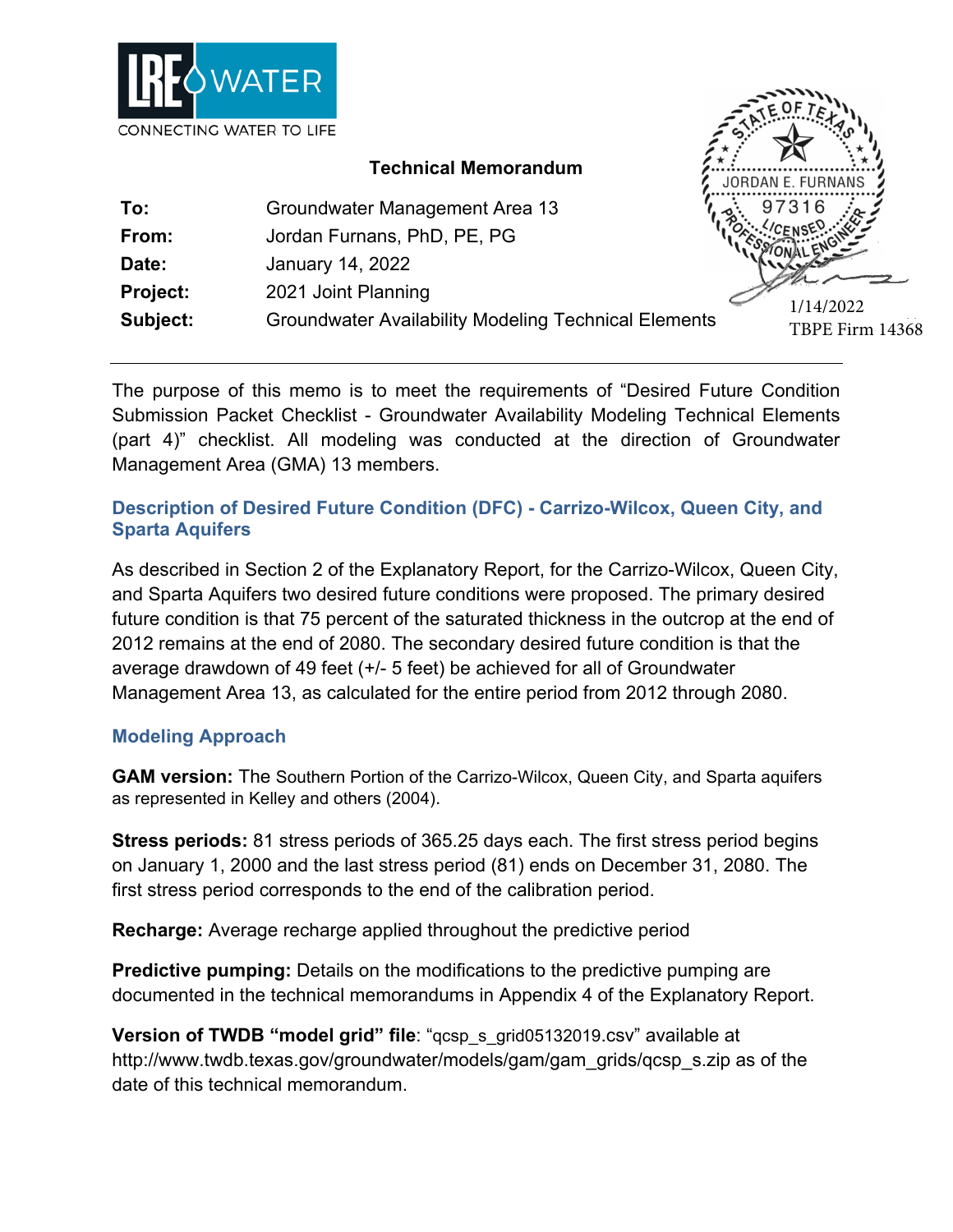**Evaluation method:** To extract data from the model and calculate average drawdown we used a script written using the Julia programming language available at https://julialang.org/. The script is named "Calc\_avg\_dd\_GMA13\_2019\_001.jl" and is included with the modeling files. We calculated average drawdown for GMA 13 as a whole with the following assumptions:

- Calculations only occur within the active aquifer footprint as defined in the "model grid" file  $(AQ_{\text{A}}$  Active[#] == 1; where [#] is the layer number)
- Drawdown = starting head head for the stress period of interest
	- $\circ$  For the DFCs, the stress period of interest = 81
	- $\circ$  Starting head = simulated head at the end of the calibration period (12/31/1999)
	- $\circ$  If a cell goes dry, drawdown = starting head bottom of the aquifer
- Average drawdown = sum of drawdown in each model cell within area of interest divided by the number of model cells within the area of interest

**Results:** Summarized below. Also, see Appendix 4.5 in Explanatory Report.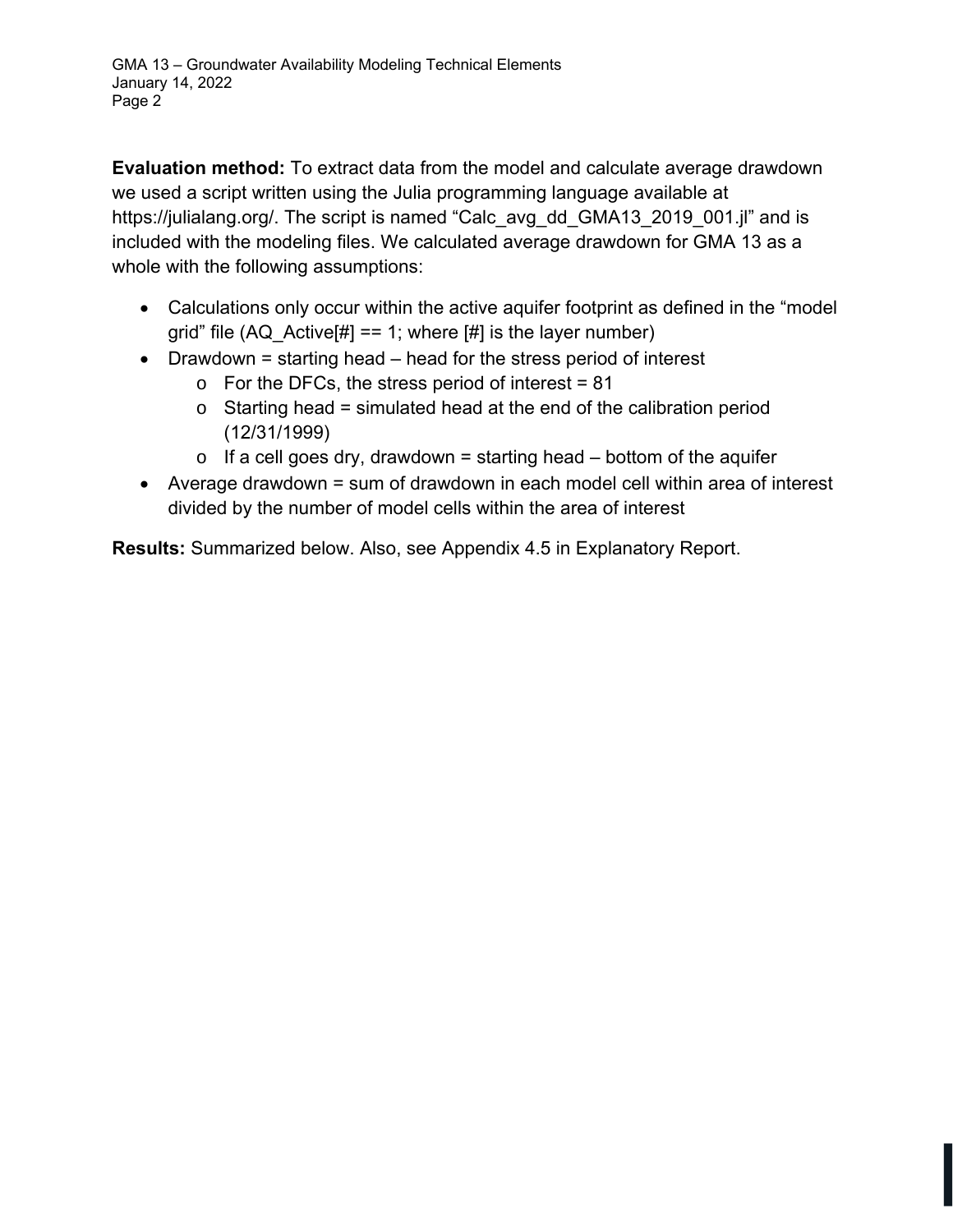| Current Draft Pumping Input (i.e., Well File), Acre-Feet per Year |                       |                       |                        |                        |                         |                       |                       |  |
|-------------------------------------------------------------------|-----------------------|-----------------------|------------------------|------------------------|-------------------------|-----------------------|-----------------------|--|
| GCD/County                                                        | Laver                 | 2020                  | 2030                   | 2040                   | 2050                    | 2060                  | 2070                  |  |
| Evergreen<br><b>UWCD</b>                                          | Sparta                | 2,739                 | 2,183                  | 2,071                  | 1,974                   | 1,888                 | 1,814                 |  |
|                                                                   | Queen City            | 13,614                | 10,797                 | 10,455                 | 10,134                  | 9,724                 | 9,358                 |  |
|                                                                   | Carrizo               | 201,458               | 173,264                | 173,397                | 174,659                 | 175,888               | 177,356               |  |
|                                                                   | <b>Upper Wilcox</b>   | 374                   | 374                    | 374                    | 374                     | 374                   | 374                   |  |
|                                                                   | Middle Wilcox         | 374                   | 374                    | 374                    | 374                     | 374                   | 374                   |  |
|                                                                   | Lower Wilcox          | 3,071                 | 6,571                  | 10,421                 | 34,081                  | 69,931                | 87,931                |  |
|                                                                   | Total                 | 221,630               | 193,563                | 197,092                | 221,596                 | 258,179               | 277,207               |  |
| <b>Gonzales County</b><br><b>UWCD</b>                             | Sparta                | 3,554                 | 3,554                  | 3,554                  | 3,554                   | 3,554                 | 3,554                 |  |
|                                                                   | Queen City            | 10,183                | 10,183                 | 10,183                 | 10,183                  | 10,183                | 10,183                |  |
|                                                                   | Carrizo               | 47,486                | 61,408                 | 71,481                 | 81,382                  | 86,337                | 87,298                |  |
|                                                                   | <b>Upper Wilcox</b>   | 15                    | 15                     | 15                     | 15                      | 15                    | 15                    |  |
|                                                                   | Middle Wilcox         | 11,216                | 15,716                 | 20,216                 | 24,716                  | 24,716                | 24,716                |  |
|                                                                   | Lower Wilcox          | 2,200                 | 8,800                  | 15,400                 | 22,000                  | 22,000                | 22,000                |  |
|                                                                   | Total                 | 74,654                | 99,675                 | 120,848                | 141,850                 | 146,805               | 147,765               |  |
|                                                                   | Sparta                | $\boldsymbol{0}$      | $\boldsymbol{0}$       | $\boldsymbol{0}$       | $\boldsymbol{0}$        | $\boldsymbol{0}$      | $\boldsymbol{0}$      |  |
|                                                                   | Queen City            | $\bf{0}$              | $\bf{0}$               | $\bf{0}$               | $\bf{0}$                | $\boldsymbol{0}$      | $\bf{0}$              |  |
| Guadalupe                                                         | Carrizo               | 28,883                | 25,411                 | 26,053                 | 26,395                  | 26,685                | 27,084                |  |
| <b>County GCD</b>                                                 | <b>Upper Wilcox</b>   | $\bf{0}$              | $\bf{0}$               | $\bf{0}$               | $\bf{0}$                | $\bf{0}$              | $\bf{0}$              |  |
|                                                                   | Middle Wilcox         | 6,690                 | 7,090                  | 9,200                  | 11,268                  | 11,268                | 11,268                |  |
|                                                                   | Lower Wilcox          | 21,215                | 21,215                 | 22,188                 | 23,164                  | 23,164                | 23,164                |  |
|                                                                   | Total                 | 56,788                | 53,716                 | 57,441                 | 60,826                  | 61,117                | 61,516                |  |
|                                                                   | Sparta                | $\mathbf{0}$          | $\mathbf{0}$           | $\mathbf{0}$           | $\mathbf{0}$            | $\mathbf{0}$          | $\mathbf{0}$          |  |
|                                                                   | Queen City            | 3                     | 3                      | 3                      | 3                       | 3                     | 3                     |  |
|                                                                   | Carrizo               | 7,773                 | 7,773                  | 4,857                  | 4,857                   | 4,857                 | 4,857                 |  |
| <b>McMullen GCD</b>                                               | <b>Upper Wilcox</b>   | 1,280                 | 1,280                  | 1,280                  | 1,280                   | 1,280                 | 1,280                 |  |
|                                                                   | Middle Wilcox         | 88<br>$\bf{0}$        | 88<br>$\boldsymbol{0}$ | 88<br>$\boldsymbol{0}$ | 88<br>$\bf{0}$          | 88<br>$\bf{0}$        | 88<br>$\bf{0}$        |  |
|                                                                   | Lower Wilcox          |                       |                        |                        |                         |                       |                       |  |
|                                                                   | Total                 | 9,144<br>$\mathbf{0}$ | 9,144<br>$\mathbf{0}$  | 6,228<br>$\mathbf{0}$  | 6,228<br>$\overline{0}$ | 6,228<br>$\mathbf{0}$ | 6,228<br>$\mathbf{0}$ |  |
|                                                                   | Sparta<br>Queen City  | $\boldsymbol{0}$      | $\boldsymbol{0}$       | $\mathbf{0}$           | $\bf{0}$                | $\bf{0}$              | $\mathbf{0}$          |  |
|                                                                   | Carrizo               | 515                   | 515                    | 515                    | 515                     | 515                   | 515                   |  |
| <b>Medina County</b>                                              | <b>Upper Wilcox</b>   | $\bf{0}$              | $\bf{0}$               | $\mathbf{0}$           | $\mathbf{0}$            | $\bf{0}$              | $\mathbf{0}$          |  |
| GCD                                                               | Middle Wilcox         | 1,250                 | 1,250                  | 1,250                  | 1,250                   | 1,250                 | 1,250                 |  |
|                                                                   | Lower Wilcox          | 1,250                 | 1,250                  | 1,250                  | 1,250                   | 1,250                 | 1,250                 |  |
|                                                                   |                       |                       |                        |                        |                         |                       |                       |  |
|                                                                   | Total                 | 3,015                 | 3,015                  | 3,015                  | 3,015                   | 3,015                 | 3,015                 |  |
|                                                                   | Sparta                | $\mathbf{0}$          | $\bf{0}$               | $\mathbf{0}$           | $\mathbf{0}$            | $\mathbf{0}$          | $\mathbf{0}$          |  |
|                                                                   | Queen City            | $\boldsymbol{0}$      | $\boldsymbol{0}$       | $\bf{0}$               | $\boldsymbol{0}$        | $\bf{0}$              | $\bf{0}$              |  |
|                                                                   | Carrizo               | $\bf{0}$              | 1,991                  | 5,037                  | 5,712                   | 6,050                 | 10,000                |  |
| Plum Creek CD                                                     | <b>Upper Wilcox</b>   | $\bf{0}$              | $\bf{0}$               | $\mathbf{0}$           | $\bf{0}$                | $\boldsymbol{0}$      | $\mathbf{0}$          |  |
|                                                                   | Middle Wilcox         | 5,702                 | 5,702                  | 5,702                  | 5,702                   | 5,702                 | 5,702                 |  |
|                                                                   | Lower Wilcox          | 11,916                | 11,916                 | 11,916                 | 11,916                  | 11,916                | 11,916                |  |
|                                                                   | Total                 | 17,617                | 19,609                 | 22,655                 | 23,330                  | 23,667                | 27,617                |  |
|                                                                   | Sparta                | $\bf{0}$              | $\boldsymbol{0}$       | $\bf{0}$               | $\bf{0}$                | $\bf{0}$              | $\mathbf{0}$          |  |
|                                                                   | Oueen City            | $\theta$              | $\theta$               | $\Omega$               | $\mathbf{0}$            | $\theta$              | $\Omega$              |  |
|                                                                   | Carrizo               | $\boldsymbol{0}$      | 1,991                  | 5,037                  | 5,712                   | 6,050                 | 10,000                |  |
| <b>Uvalde County</b><br><b>UWCD</b>                               | <b>Upper Wilcox</b>   | $\bf{0}$              | $\bf{0}$               | $\bf{0}$               | 0                       | $\bf{0}$              | $\bf{0}$              |  |
|                                                                   | Middle Wilcox         | 5,702                 | 5,702                  | 5,702                  | 5,702                   | 5,702                 | 5,702                 |  |
|                                                                   | Lower Wilcox          | 11,916                | 11,916                 | 11,916                 | 11,916                  | 11,916                | 11,916                |  |
|                                                                   | Total                 | 17,617                | 19,609                 | 22,655                 | 23,330                  | 23,667                | 27,617                |  |
|                                                                   | Sparta                | 987                   | 987                    | 987                    | 987                     | 987                   | 987                   |  |
|                                                                   | Queen City            | 11                    | 11                     | 11                     | 11                      | 11                    | 11                    |  |
| Wintergarden                                                      | Carrizo               | 35,724                | 35,724                 | 35,724                 | 35,724                  | 35,724                | 35,724                |  |
| GCD                                                               | <b>Upper Wilcox</b>   | 9,417                 | 9,417                  | 9,417                  | 9,417                   | 9,417                 | 9,417                 |  |
|                                                                   | Middle Wilcox         | 3,818                 | 3,818                  | 3,818                  | 3,818                   | 3,818                 | 3,818                 |  |
|                                                                   | Lower Wilcox<br>Total | 415<br>50,372         | 415<br>50,372          | 415<br>50,372          | 415<br>50,372           | 415<br>50,372         | 415<br>50,372         |  |

#### **Table 1. Abbreviated summary of the pumping input values for portions of counties located within GMA 13.**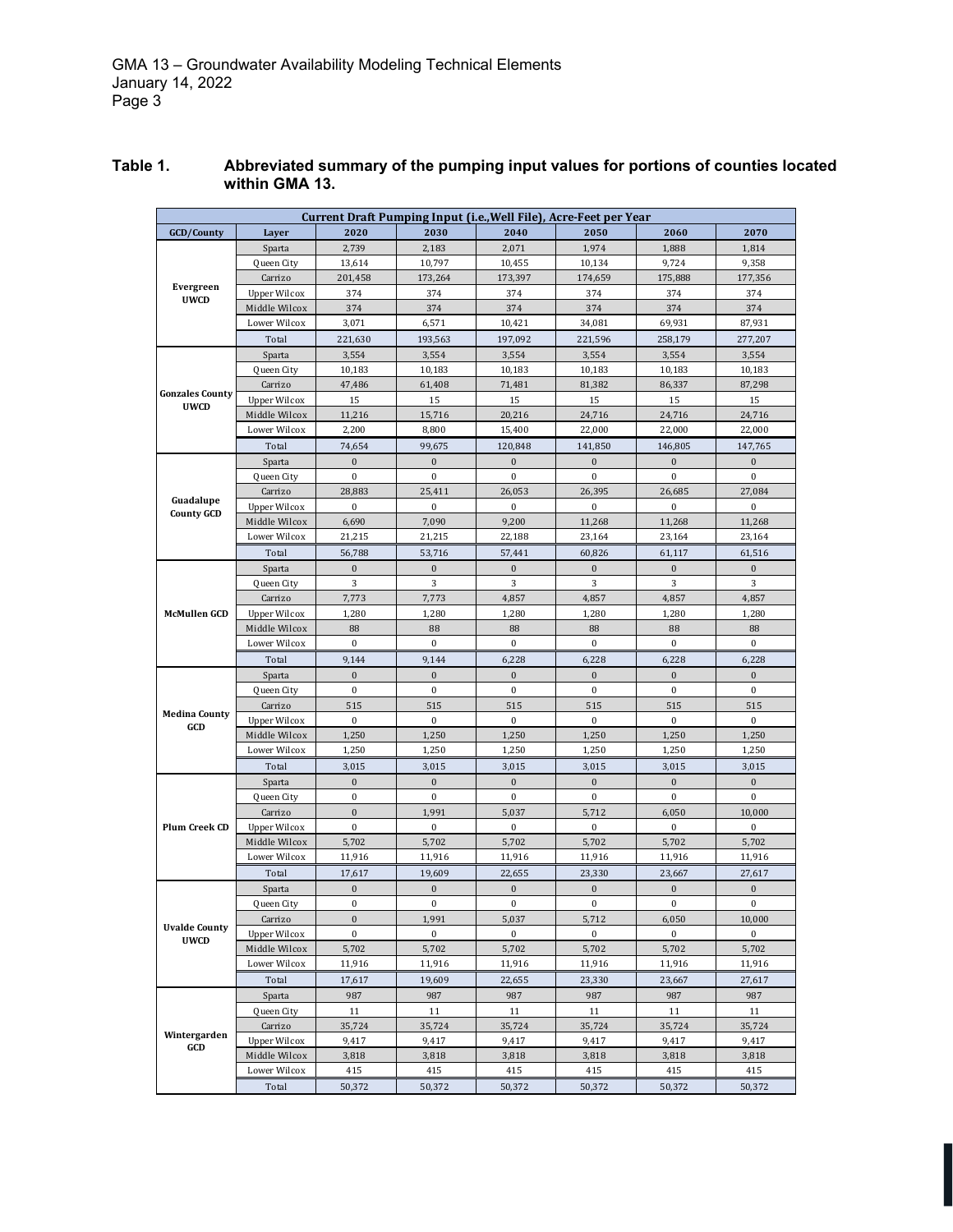| Current Draft Average Drawdown from 12/31/2012, Feet |                     |                |                |      |      |      |      |  |  |
|------------------------------------------------------|---------------------|----------------|----------------|------|------|------|------|--|--|
|                                                      | Layer               | 2020           | 2030           | 2040 | 2050 | 2060 | 2070 |  |  |
| Districts in<br><b>GMA13</b>                         | Sparta              | 3              | 6              | 8    | 11   | 13   | 15   |  |  |
|                                                      | Queen City          | 3              | 7              | 11   | 15   | 18   | 22   |  |  |
|                                                      | Carrizo             | 13             | 27             | 39   | 51   | 61   | 72   |  |  |
|                                                      | Upper Wilcox        | 12             | 27             | 38   | 50   | 60   | 71   |  |  |
|                                                      | Middle Wilcox       | 3              | 11             | 21   | 32   | 43   | 55   |  |  |
|                                                      | Lower Wilcox        | 3              | 12             | 22   | 36   | 50   | 73   |  |  |
|                                                      | Total               | 7              | 18             | 28   | 39   | 50   | 63   |  |  |
| All of GMA 13                                        | Sparta              | 3              | 6              | 8    | 11   | 13   | 15   |  |  |
|                                                      | Queen City          | 3              | $\overline{7}$ | 11   | 15   | 18   | 22   |  |  |
|                                                      | Carrizo             | 11             | 22             | 32   | 41   | 50   | 59   |  |  |
|                                                      | <b>Upper Wilcox</b> | 10             | 22             | 31   | 41   | 50   | 58   |  |  |
|                                                      | Middle Wilcox       | $\overline{c}$ | 9              | 17   | 27   | 36   | 46   |  |  |
|                                                      | Lower Wilcox        | 3              | 11             | 19   | 31   | 43   | 62   |  |  |
|                                                      | Total               | 6              | 15             | 23   | 33   | 42   | 53   |  |  |

#### **Table 2. Calculated simulated average drawdown from January 1, 2000 through December 31, 2080.**

### **Description of Desired Future Condition (DFC) - Carrizo-Wilcox, Queen City, and Sparta Aquifers**

As described in Section 2 of the Explanatory Report, for the Yegua-Jackson Aquifer, relevancy was established only for Gonzales and Karnes Counties. The desired future conditions determined for the Yegua-Jackson Aquifer are:

- Gonzales County: Average drawdown from the end of 2010 through 2080 is 3 feet (+/- 1 foot).
- Karnes County: Average drawdown from the end of 2010 through 2080 is 1 foot  $(+/- 1$  foot).

### **Modeling Approach**

**GAM version:** The Yegua-Jackson Aquifer as represented in Deeds and others (2010).

**Stress periods:** 81 stress periods of 365.25 days each. The first stress period begins on January 1, 2000 and the last stress period (81) ends on December 31, 2080. The first stress period corresponds to the end of the calibration period.

**Recharge:** Average recharge applied throughout the predictive period

**Predictive pumping:** Details on the modifications to the predictive pumping are documented in the technical memorandums in Appendix 4 of the Explanatory Report.